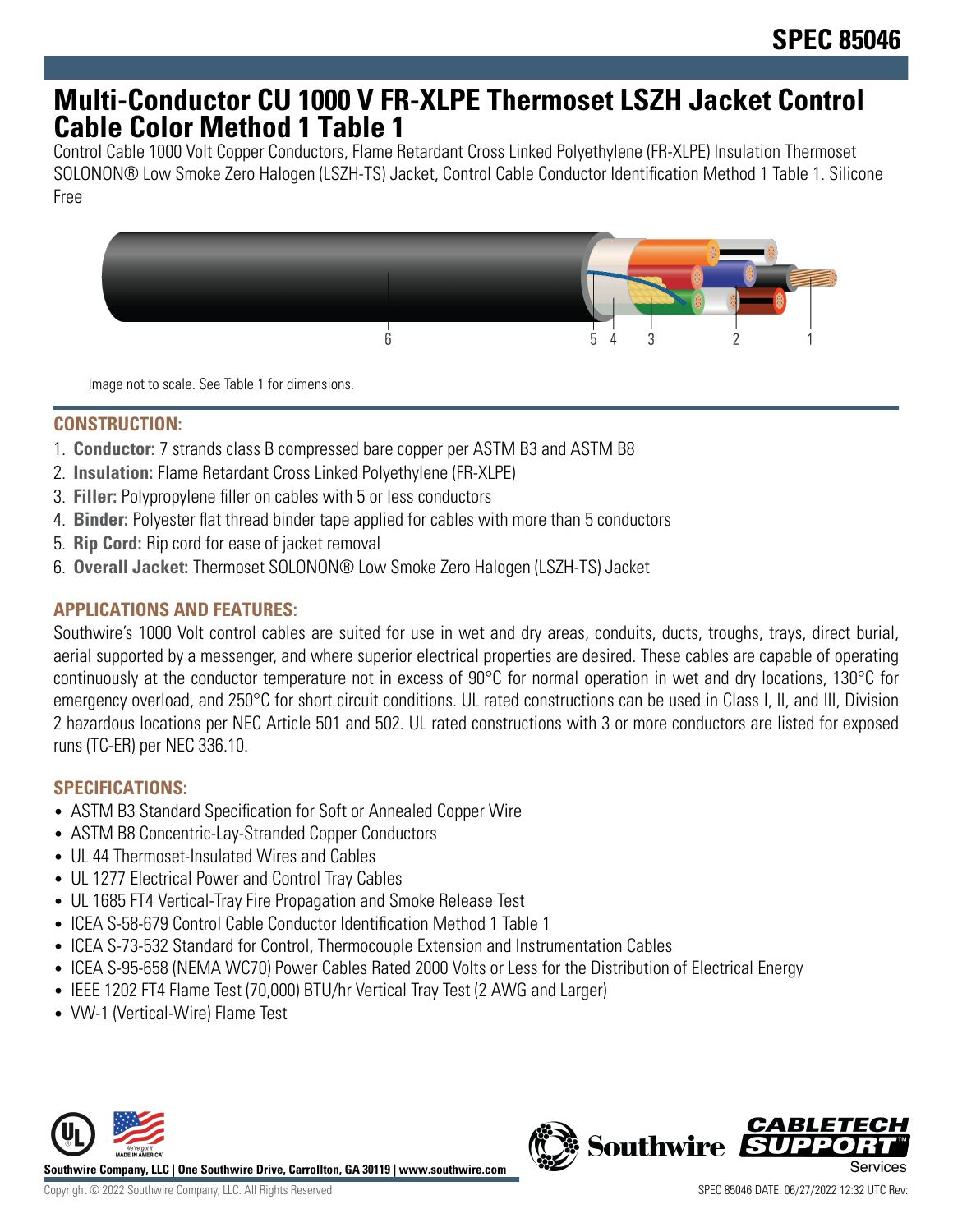#### **SAMPLE PRINT LEGEND:**

#### UL Listed

SOUTHWIRE E75755 {UL} XX AWG X/C FR-XLPE CDRS 90C LSZH JACKET SUNLIGHT RESISTANT DIRECT BURIAL 1000V {MM/DD/YYYY} {SEQUENTIAL FOOTAGE MARKS} SEQ FEET

### Non UL Listed

SOUTHWIRE XX AWG X/C FR-XLPE CDRS 90C LSZH JACKET SUN RES FT-4 DIR BUR 1000V YEAR {SEQUENTIAL FOOTAGE MARKS} SEQ FEET